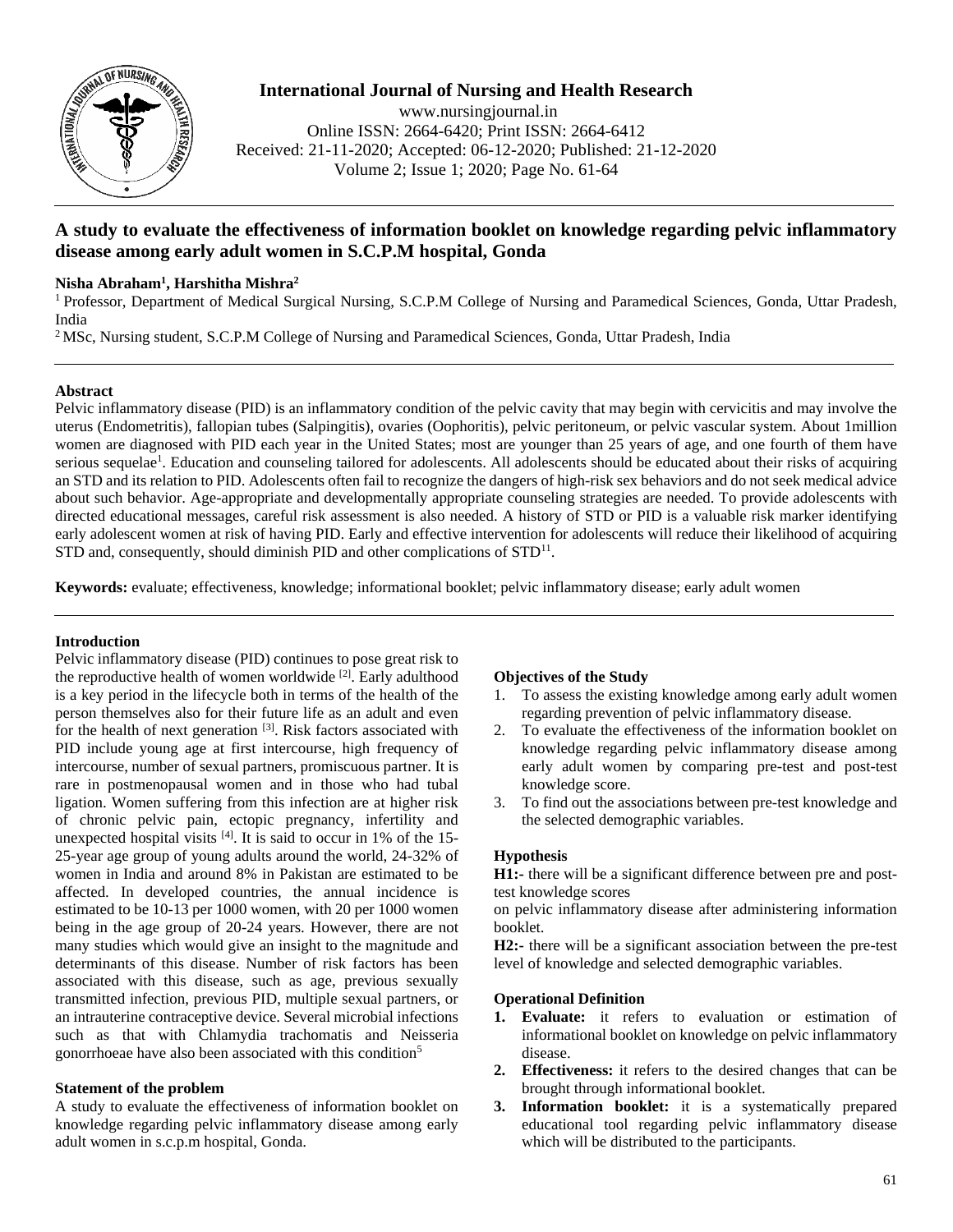- **4. Knowledge:** the ability of early adult women"s to respond for the questionnaire on prevention of pelvic inflammatory disease.
- **5. Pelvic inflammatory disease:** it refers to infection in the pelvic cavity which may involve cervix, uterus, fallopian tube and ovaries.
- **6. Early adult women:** In this study it refers to women in the age group of 18-40 years.

#### **Research Methodology**

Research methodology is a systematic procedure in which the researcher states the initial identification of the problem to its final conclusions. It refers to the investigations and the way of obtaining, organizing and analyzing data. Methodology studies address the development, validation and evaluation of research tools or methods. This chapter includes research approach, research design, setting of the study, population sample, sample size, sampling technique, sampling criteria, instrument, validity and reliability, pilot study, method of data collection, plan for data analysis and interpretation and ethical implications in the study.

#### **Research Approach**

Research approach is the basic procedure for conducting the study. In the analysis of data, the difference of the initial and the terminal measurement represents the effect of the independent variables. In view of the nature of the problem selected for the study and the objectives to be accomplished, an evaluative research approach was used for the present study.

### **Research Design**

Research design is an investigators overall plan for collecting and analysing data, including specifications for enhancing the internal and external validity of the study. For the present study "one group pre-test post-test study design" is adopted.

### **Variables Under Study**

A variable is a characteristic or attribute of a person or object that varies within the population under study.

### **Independent variable**

The independent variable in this study is the information booklet on pelvic inflammatory disease.

#### **Dependent variable**

The dependent variable in this study is the knowledge of early adult women regarding pelvic inflammatory disease.

#### **Demographic variable/ Attribute variables**

The demographic variables of this study includes age, religion, education, occupation, type of family and source of information.

#### **Settings of the Study**

The setting is a location where a study is conducted. The investigator selected S.C.P.M Hospital in Gonda as the setting for the present study.

Because of feasibility the investigator has selected this area to conduct research study.

#### **Population**

The population refers to the entire set of individuals or objects having some common characteristics. Population of present study comprises of all early adult women visiting S.C.P.M Hospital of Gonda.

#### **Sample and Sample Size**

Sample is a subset of a population selected to participate in a research study. The samples for this research study are early adult women in S.C.P.M Hospital of Gonda. The sample size taken for this study is 60 early adult women.

#### **Sampling Technique**

Sampling defines the process of selecting a group of people or other elements with which to conduct a study. In this study, nonprobability convenient sampling technique is used for selecting the samples.

#### **Criteria for Sample Selection Inclusion criteria**

- 1. The early adult women who are willing to participate in the study.
- 2. The early adult women who are in the age group of 18-39 years.
- 3. The early adult women who can understand English.

#### **Exclusion criteria**

- 1. Early adult women to who are not willing to participate in study.
- 2. Early adult women who are not available at the period of study.

#### **Development of the Tool**

After an extensive review of literature, discussion with the guide and various experts in the field of Medical Surgical Nursing and based on investigators personal experience, the structured knowledge questionnaire on knowledge of early adult women regarding pelvic inflammatory disease was developed.

A blue print of 36 items was prepared to assess the knowledge of early adult women, the content was based on four domains namely knowledge, applications, analysis and evaluation.

**Description of the Tool** In the present study the tool consist of two parts.

# **Tool consists of two parts.**

Part-1: Demographic Profile Part-2: Structured Questionnaire for knowledge.

### **Part 1: Demographic Data**

This part consists of structured questionnaire to collect the demographic data. It consists of 07 items which includes age, religion, education, occupation, Area of residence, type of family and source of information.

# **Part 2: Structured Knowledge Questionnaire** 1

This part consists of 36 structured questionnaires to assess the knowledge of early adult women.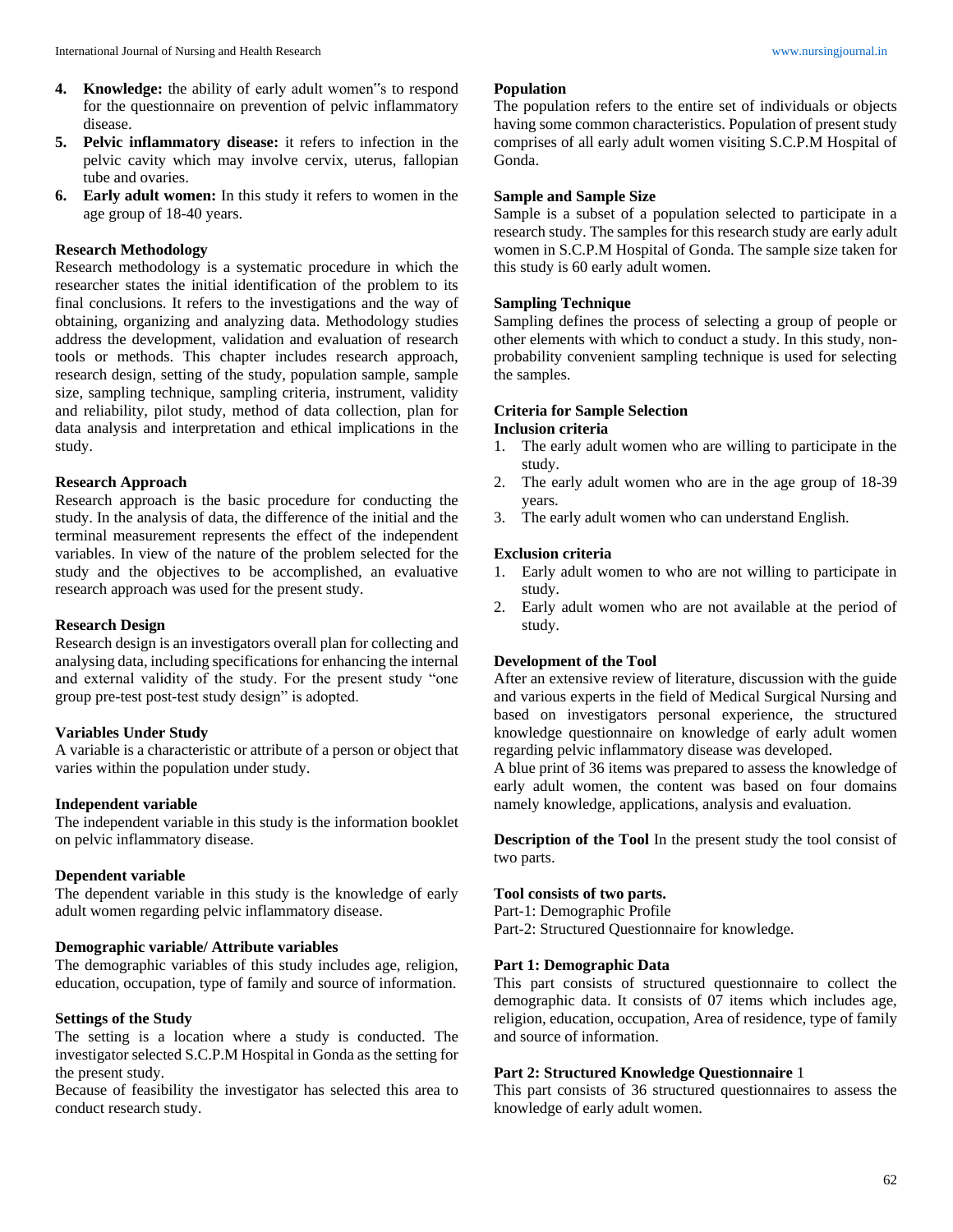In the structured questionnaire for each question only one correct response is supposed to be given. For each correct answer, the score given was 1 and for the wrong answer the score given was 0. The highest score was 36.

Based on the percentage gained by the early adult women, the knowledge of

the respondent was arbitrarily categorized in the following groups.

| L<br>.,<br>۰,<br>۰. |
|---------------------|
|---------------------|

| 1.               | Inadequate knowledge          | : Below 50%     |
|------------------|-------------------------------|-----------------|
| $\overline{2}$ . | Moderately adequate knowledge | $: 51\% - 75\%$ |
| $\overline{3}$ . | Adequate knowledge            | : Above 75%     |

# **Development of Information Booklet**

The first draft of the information booklet one pelvic inflammatory disease was developed based on the objectives of the study and was given to ten experts along with objectives and the criteria rating scale. Based on their suggestions and recommendation the final draft was developed.

#### **Content Validity**

Content validity refers to the degree to which an instrument measures what it is intended to measure. The tool and the content for the information bookl*et al*ong with the statement of the problem, objectives, scoring key and criteria rating scale were submitted for validation to experts from the department of medical surgical nursing, physicians and statistician. Based on the expers opinion, some of the questions were modified and some of the questions have been deleted. Arrangement of the options was done in a proper way according to the suggestions given by the experts. The tool was presented and finalized by the research committee of S.C.P.M College of Nursing.

### **Reliability of the Tool**

Reliability is defined as the degree of consistency or dependability with which an instrument measures the attribute it is designed to measure.

After validation, the tool was subjected to test for its reliability. The structured questionnaire was administered to 6 early adult women in SCPM Hospital of Gonda. In order to establish reliability of the tool, the technique called split half method was used. The reliability coefficient of the whole test was estimated by Spearman-Brown prophecy formula and it was found to be  $r =$ 0.88, which indicated that the tool was highly reliable.

### **Pilot Study**

After obtaining formal permission from the authorities, the pilot study was conducted. The pilot study was conducted to find out the feasibility of the tool and the investigator selected 6 early adult women from the total population using convenient sampling technique. The pre-test was conducted by using self-administered structured questionnaire followed by the administration of information booklet on pelvic inflammatory disease. The post test was conducted after seven days, by using the same selfadministered structured questionnaire for evaluating the effectiveness of the information booklet. The time taken for conducting pre-test and post-test was 60 minutes.

# **Data Collection Procedure**

After obtaining formal permission from the concerned authorities, the pre-test was conducted by convenient sampling technique, the investigator gave self-introduction, explained the purpose of the study and the subjects willingness to participate in the study was ascertained. The subjects were assured anonymity and confidentiality of information provided by them and a written informed consent was obtained. The information booklet was administered at the end of the pre-test and the post-test was carried out seven days later using the same tool as that of the pretest. The data collection procedure was carried out for a period of one month.

#### **Plan for Data Analysis**

The data analysis and interpretation was planned to include descriptive and inferential statistics.

#### **Descriptive Statistics**

Percentage, mean, mean percentage and standard deviation was used to explain demographic variables and compute pre-test and post- test knowledge scores.

# **Inferential Statistics**

**Parametric test:** Paired-t, test was used to compare pre-test and post-test knowledge scores.

# **Non-parametric test:** Chi-square  $(\chi^2)$  test was used to study the association between

pre-test knowledge scores with selected demographic variables. The significant findings are expressed in the form of tables and figures.

### **Results**

# **The first objective of the study was to assess the knowledge regarding pelvic**

### **Inflammatory disease among early adult women.**

The mean knowledge in the post test is 22.82 whereas the mean in the pre-test is 16.77. The variation is decreased in post-test when compared to pre-test. SD in the post-test is 2.016 and in the pre-test is 1.367.

# **The second objective was to evaluate the effectiveness of information booklet on the knowledge regarding prevention of pelvic inflammatory disease among early adult women.**

The mean knowledge score is increased in the post test. The mean in the post test is 22.82 whereas the mean in the pre-test is 16.77. The variation is decreased in post-test when compared to pre-test. SD in the post-test is 2.016 and in the pre-test is 1.367. The mean improvement is 6.05.

Though it was seen that the post-test knowledge score was more than the pre-test knowledge score, it is essential to put it under statistical significance. So suitably the paired "t"-test was chosen and worked out. The calculated t-value is 21.56 which are highly significant.

The result undoubtedly confirms that the information booklet significantly was effective in improving the knowledge regarding pelvic inflammatory disease among early adult women.